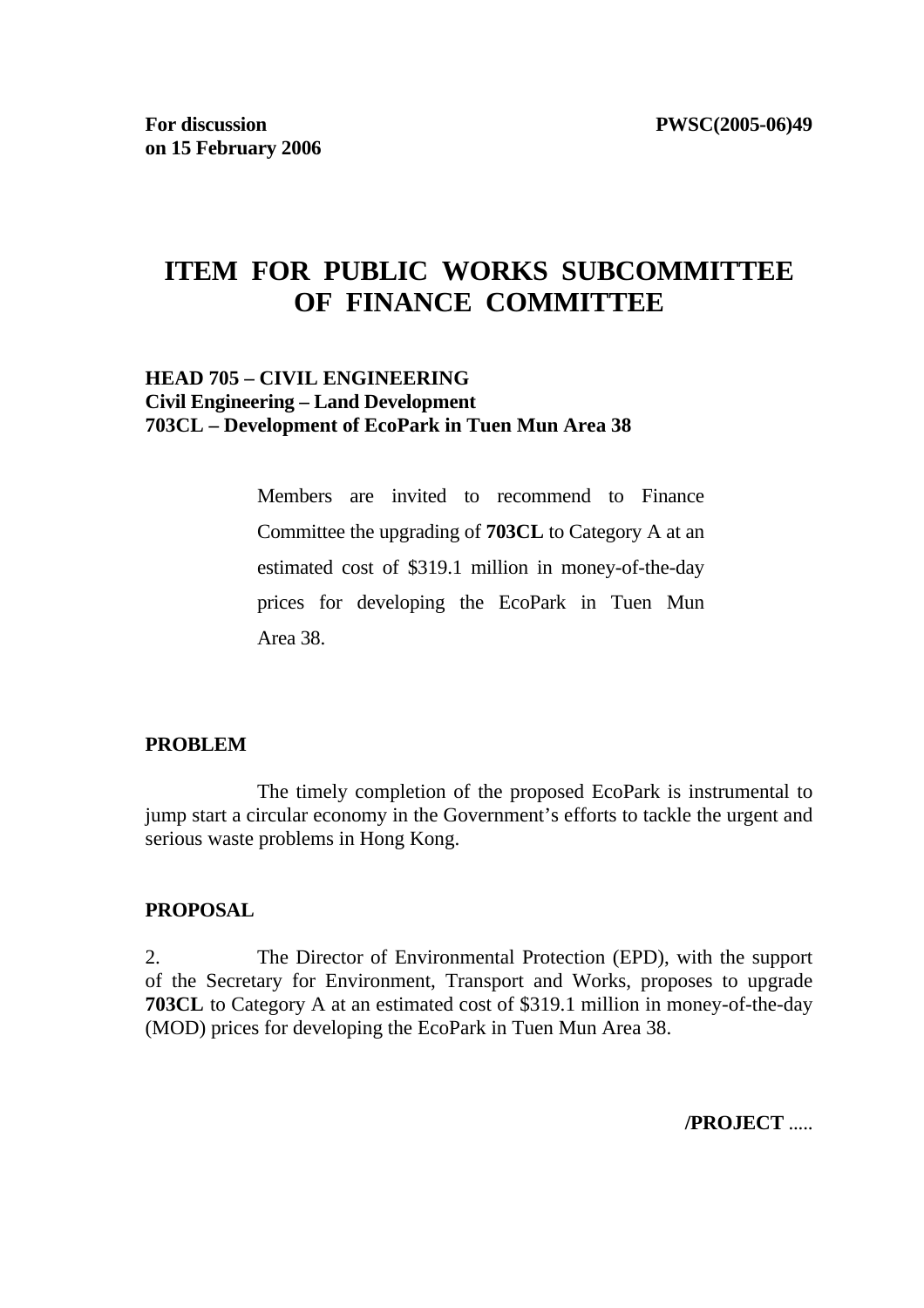#### **PROJECT SCOPE AND NATURE**

- 3. The scope of **703CL** comprises
	- (a) the construction of the common infrastructure including–
		- (i) site formation for the EcoPark;
		- (ii) internal roads, drains and sewers;
		- (iii) water supply, power supply, fire service installations, and other utilities;
		- (iv) waste collection and wastewater treatment/ pumping facilities;
		- (v) marine loading/unloading areas and cargo handling facilities;
		- (vi) an Administration Building and other buildings/ ancillary facilities for management and recycling operations;
		- (vii) green features, fencing and landscaping; and
		- (viii) associated road junctions improvement, and traffic management measures.
	- (b) Implementation of environmental monitoring and mitigation measures for the works mentioned in item 3(a) above.

4. The EcoPark occupies 20 hectares of land in Tuen Mun Area 38 and will be developed in two phases. Phase I, with an area of about 8 hectares, will be commissioned towards the end of 2006 and Phase II in 2009. A site plan showing the location of the proposed EcoPark project is at Enclosure 1.

#### **JUSTIFICATION**

5. In the document "A Policy Framework for the Management of Municipal Solid Waste" (the Policy Framework), the Government has mapped out a strategy on waste management that places emphasis on waste reduction and recovery. With the measures to promote waste recovery, recycling and reuse in place, we need a robust recycling industry locally to handle the increasing amount of recyclables that we will be able to recover. Hong Kong currently recycles 40% of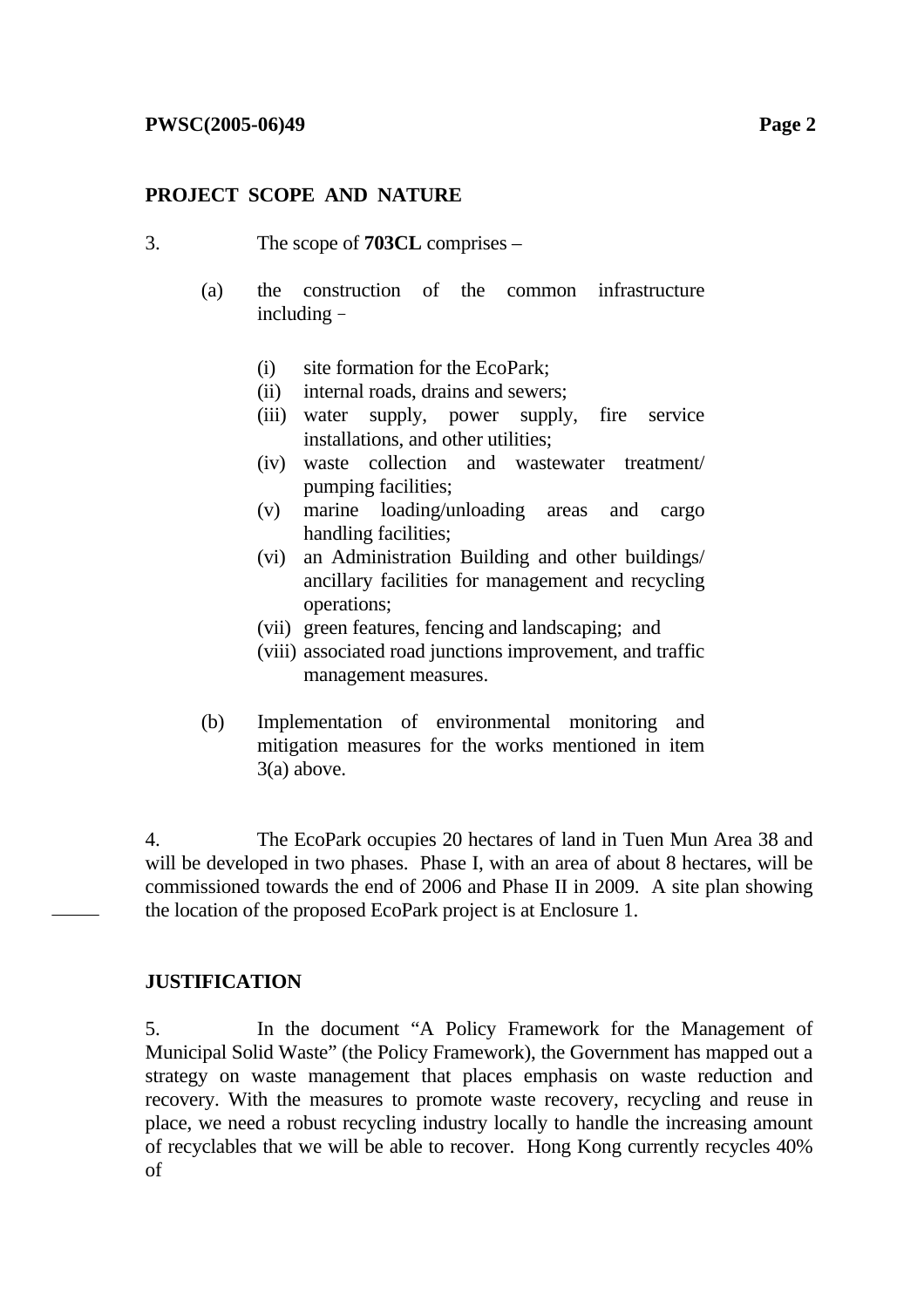$/its$  .....

its municipal solid waste (MSW), but over 90% of locally recovered recyclable materials are exported for further re-processing while less than 10% are treated locally and re-manufactured into useful products.

6. The EcoPark is a key element described in the Policy Framework to provide an outlet for locally recovered materials and alleviate the heavy reliance on the export of these recyclable materials. In particular, the EcoPark would encourage the development of value-added environmental and recycling technologies that help minimise waste generation or turn locally recovered materials into products for material conservation. While the EcoPark will cater for the processing of the most common recyclable materials collected in Hong Kong, priority will be given to the recyclable materials that are targets of the proposed Producer Responsibility Schemes<sup>1</sup> and other materials that are, otherwise, difficult to recycle. We anticipate that the EcoPark will be able to handle a significant percentage of these target materials such as rubber tyres, Polyethylene Terephthalate (PET) bottles and waste electrical and electronic equipment. Projected throughputs of some of these target materials processed in the EcoPark are given in Enclosure 2.

7. The EcoPark should be equipped with the essential facilities so that recyclers are willing to make long term investment in technologies and machinery. Based upon our consultation with the recycling trade, it is proposed that the basic infrastructure should include an internal access road, utilities, a wastewater treatment facility, an administration building with conference facilities and marine berths. The site will be divided into lots of different sizes for tenancy to cater for different specific recycled products or recycling processes. An operator will be appointed to manage and maintain the infrastructure as an agent of the Government. Opportunities are also taken to use as much as possible recycled construction materials and green features in infrastructure design so that the EcoPark will be an icon for promoting local recycling industry.

## **FINANCIAL IMPLICATIONS**

8. We estimate the cost of the proposed works to be \$319.1 million in MOD prices (see paragraph 9 below), made up as follows –

\_\_\_\_\_\_\_\_\_\_\_\_\_\_\_\_\_\_\_\_\_\_\_\_\_\_\_\_\_\_\_\_\_\_\_\_\_\_\_\_\_\_\_\_\_\_\_\_\_\_\_\_\_\_\_\_\_\_\_\_\_\_\_\_\_\_\_\_\_\_\_\_\_\_\_\_\_\_\_\_\_\_\_\_

<sup>1</sup> Producer Responsibility Scheme (PRS) is a shared responsibility tool to enhance recovery, recycling and reuse of waste. Under PRS, a host of stakeholders (including the manufacturers, importers, distributors, retailers and consumers) are held responsible for the collection, treatment, recycling and environmentally sound disposal of the end-of-life products.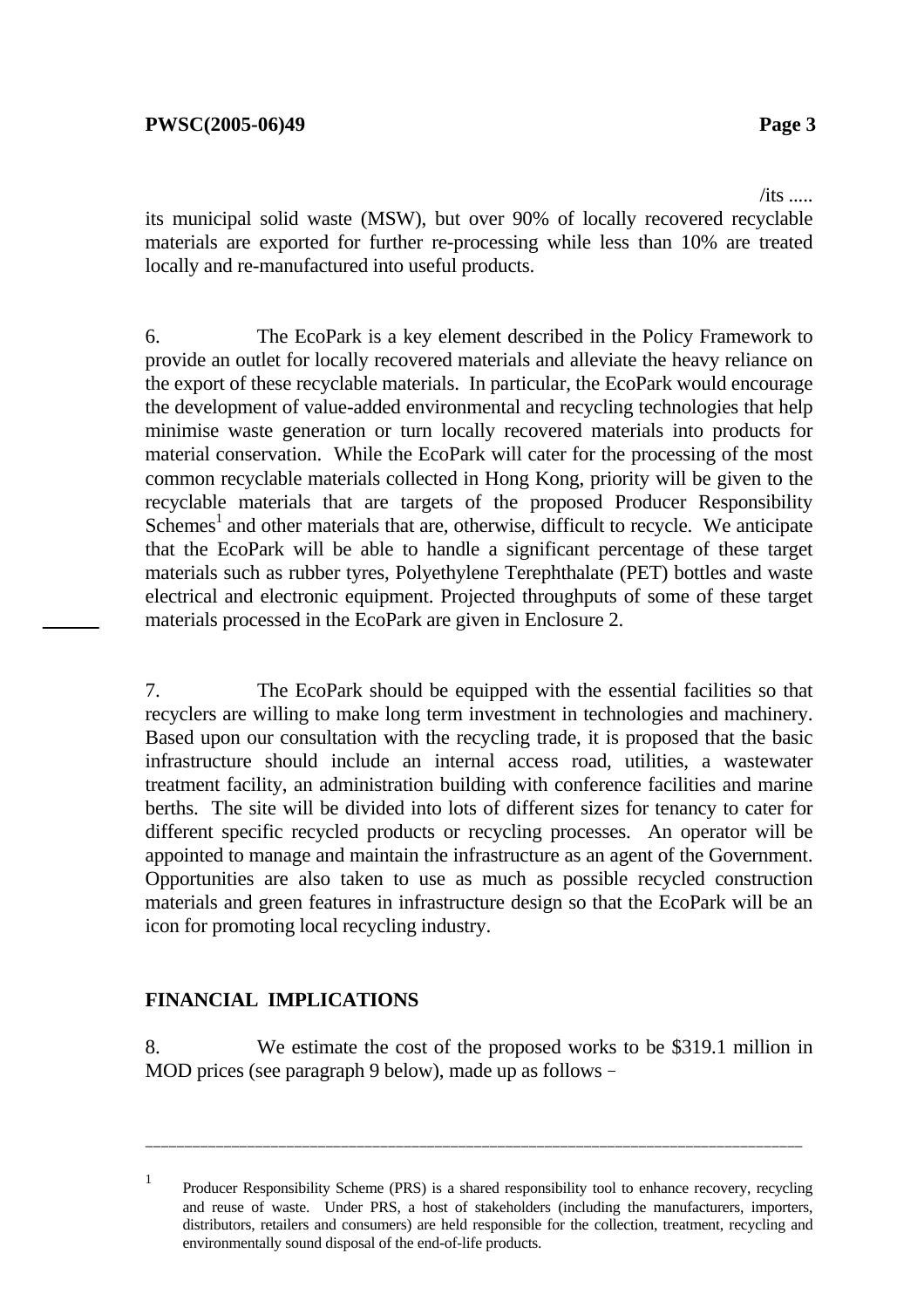$/(a)$  .....

|     |                                                                                                                  | \$ million   |                                  |
|-----|------------------------------------------------------------------------------------------------------------------|--------------|----------------------------------|
| (a) | Site formation                                                                                                   | 74.4         |                                  |
| (b) | Internal roads, drains and sewers                                                                                | 46.5         |                                  |
| (c) | Water supply, power supply, fire<br>service installations, and other utilities                                   | 23.7         |                                  |
| (d) | Waste collection and wastewater<br>treatment/pumping facilities                                                  | 25.1         |                                  |
| (e) | Marine loading/unloading areas and<br>cargo handling facilities                                                  | 3.1          |                                  |
| (f) | Administration Building and other<br>buildings / ancillary facilities for<br>management and recycling operations | 54.5         |                                  |
| (g) | Green features, fencing and<br>landscaping                                                                       | 14.3         |                                  |
| (h) | Associated road junctions<br>improvement, traffic management<br>measures                                         | 7.6          |                                  |
| (i) | Consultants' fees for                                                                                            | 35.0         |                                  |
|     | 0.7<br>(i)<br>Contract<br>34.3<br>administration<br>Site supervision<br>(ii)                                     |              |                                  |
| (j) | Environmental monitoring and<br>mitigation measures                                                              | 4.3          |                                  |
| (k) | Contingencies                                                                                                    | 28.9         |                                  |
|     | Sub-total                                                                                                        | 317.4        | (in<br>September<br>2005 prices) |
| (e) | Provision for price adjustment<br>Total                                                                          | 1.7<br>319.1 | (in MOD                          |
|     |                                                                                                                  |              | prices)                          |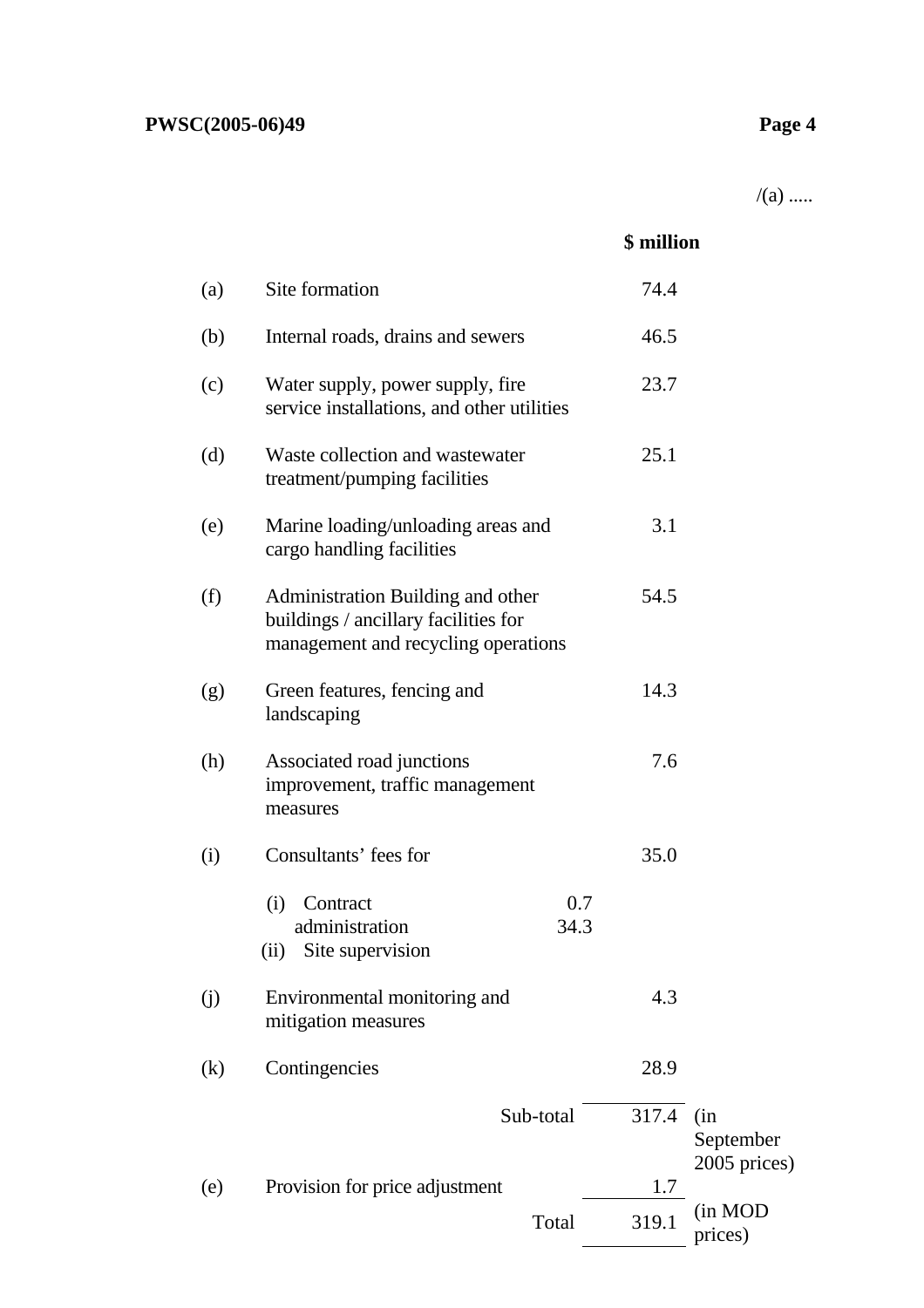/A .....

A breakdown of the estimates for the consultants' fees by man-months is at Enclosure 3.

| Year          | \$ million<br>(Sept 2005) | <b>Price</b><br>adjustment<br>factor | \$ million<br>(MOD) |
|---------------|---------------------------|--------------------------------------|---------------------|
| $2006 - 2007$ | 90.0                      | 1.00125                              | 90.1                |
| $2007 - 2008$ | 48.5                      | 1.00125                              | 48.6                |
| $2008 - 2009$ | 10.0                      | 1.00125                              | 10.0                |
| $2009 - 2010$ | 80.0                      | 1.00125                              | 80.1                |
| $2010 - 2011$ | 88.9                      | 1.01627                              | 90.3                |
|               |                           |                                      |                     |
|               |                           |                                      |                     |
|               | 317.4                     |                                      | 319.1               |
|               |                           |                                      |                     |

9. Subject to approval, we will phase expenditure as follows –

10. We have derived the MOD estimates on the basis of the Government's latest forecast of trend rate of change in prices of public sector building and construction output for the period 2006 to 2011. We will tender the proposed construction works under a standard remeasurement contract because of uncertainties associated with drainage works, underground utilities and foundations. The contract will provide for price adjustments as the contract period will exceed 21 months.

11. We estimate the annual recurrent expenditure arising from this project to be about \$10.7 million.

#### **PUBLIC CONSULTATION**

12. We consulted the Environmental, Hygiene & District Development Committee under Tuen Mun District Council in November 2004, March and November 2005. At its meeting on 18 November 2005, the Committee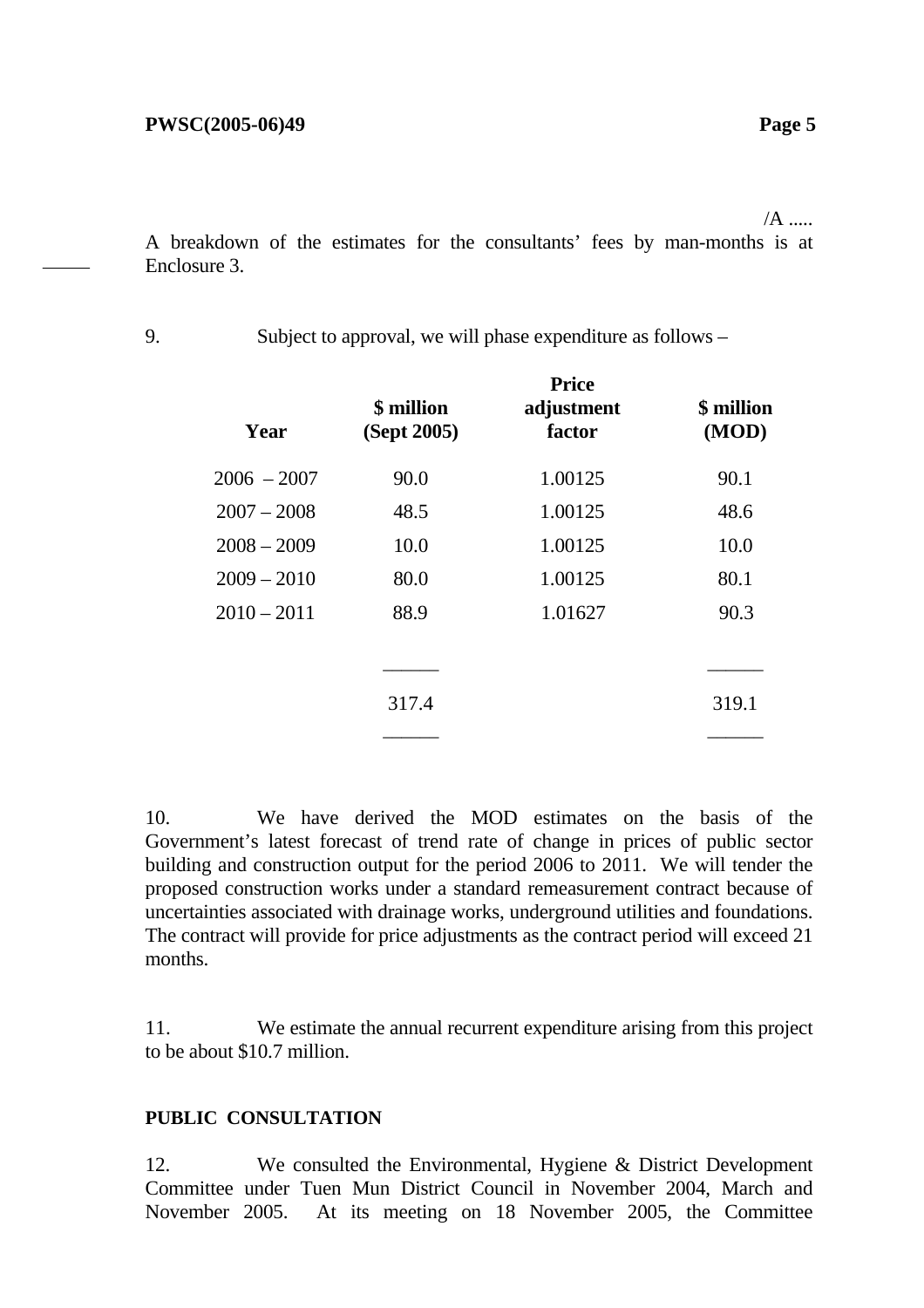/supported .....

supported the development of the EcoPark and hoped that the EcoPark would help promote the development of local recycling industry and create job opportunities in Tuen Mun.

13. Following the endorsement of the Environmental Impact Assessment (EIA) report by the EIA Sub-committee of the Advisory Council on the Environment (ACE) in May 2005, the ACE at its meeting on 13 June 2005 gave full support to the development of the EcoPark and considered it an important move as an integral part of the waste management strategy.

14. Local trade associations and recyclers were also consulted and they supported the development of the EcoPark. They agreed that by providing longterm land at affordable cost, together with supporting infrastructure, the EcoPark would help enhance recycling technology development and improve waste recovery rates in Hong Kong.

15. We consulted the Legislative Council Panel on Environmental Affairs on the proposed works at the meeting on 15 December 2005. Members raised no objection to the proposed works, and requested more information on targetted percentages of waste recovery. We have included the information at Enclosure 2.

16. The Town Planning Board has agreed to the re-zoning of the EcoPark site in Tuen Mun Area 38 as Other Specified Uses (Resource Recovery Park). The proposed change in zoning was gazetted under the Town Planning Ordinance on 2 December 2005.

## **ENVIRONMENTAL IMPLICATIONS**

17. The EcoPark is a designated project under the Environmental Impact Assessment (EIA) Ordinance. An EIA was carried out in respect of air quality, water quality, waste management, land contamination, landfill gas hazard, hazard to life, landscape and visual, in which a wide range of recycling processes for different material types were examined. The assessment recommended a list of materials and processes to be allowed and also recommended a number of mitigation measures. With the implementation of the recommended mitigation measures and the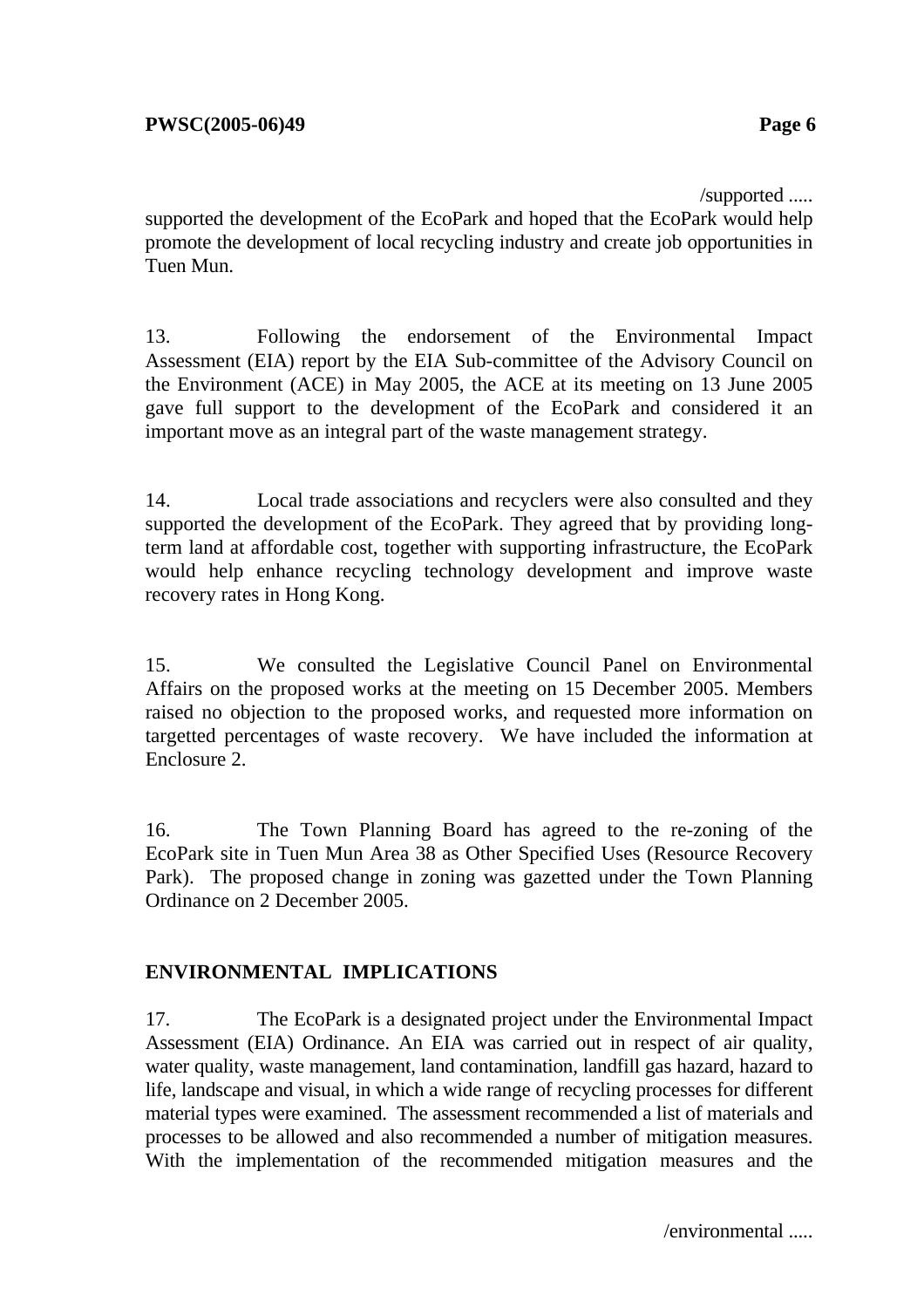environmental monitoring and audit programme, the environmental impact of the project can be controlled to within the standards under the EIA Ordinance and the Technical Memorandum on EIA Process. The EIA report for the project was approved under the EIA Ordinance on 29 June 2005. An environmental permit for the construction and operation of the project was obtained on 9 September 2005. We will ensure that the recommendations of the EIA are adhered to. We have included in the project estimate \$4.3 million in September 2005 prices for the implementation of environmental monitoring and mitigation measures.

18. We have considered the use of suitable excavated materials for filling within the site in the planning and design stages to reduce the generation of construction and demolition (C&D) materials where possible. In addition, we will require the contractor to reuse inert C&D materials on site or in other suitable construction sites as far as possible, in order to minimise the disposal of C&D materials to public fill reception facilities. We will encourage the contractor to maximise the use of recycled or recyclable C&D materials, as well as the use of non-timber formwork to further minimise the generation of construction waste.

19. We will also require the contractor to submit a waste management plan (WMP) for approval. The WMP will include appropriate mitigation measures to avoid, reduce, reuse and recycle C&D materials. We will ensure that the day-to-day operations on site comply with the approved WMP. We will control the disposal of public fill, C&D materials and C&D waste to public fill reception facilities, sorting facilities and landfills respectively through a trip-ticket system. We will require the contractor to separate public fill from C&D waste for disposal at appropriate facilities. We will record the disposal, reuse and recycling of C&D materials for monitoring purposes.

20. We estimate that the project will generate about 54 000 tonnes of C&D materials. Of these, we will reuse about 53 100 tonnes (98.3%) on site, deliver nil to public fill reception facilities<sup>2</sup> as all inert C&D materials will be reused on site and nil to sorting facilities as sorting can be carried out on site. In addition, we will dispose of 900 tonnes (1.7%) at landfills. The total cost for accommodating C&D

/materials .....

materials at landfill sites is estimated to be \$112,500 for this project (based on a unit

2 Sorting facilities and public fill reception facilities are specified in Schedule 3 and Schedule 4 respectively of the Waste Disposal (Charges for Disposal of Construction Waste) Regulation. Disposal of public fill in public fill reception facilities requires a licence issued by the Director of Civil Engineering and Development.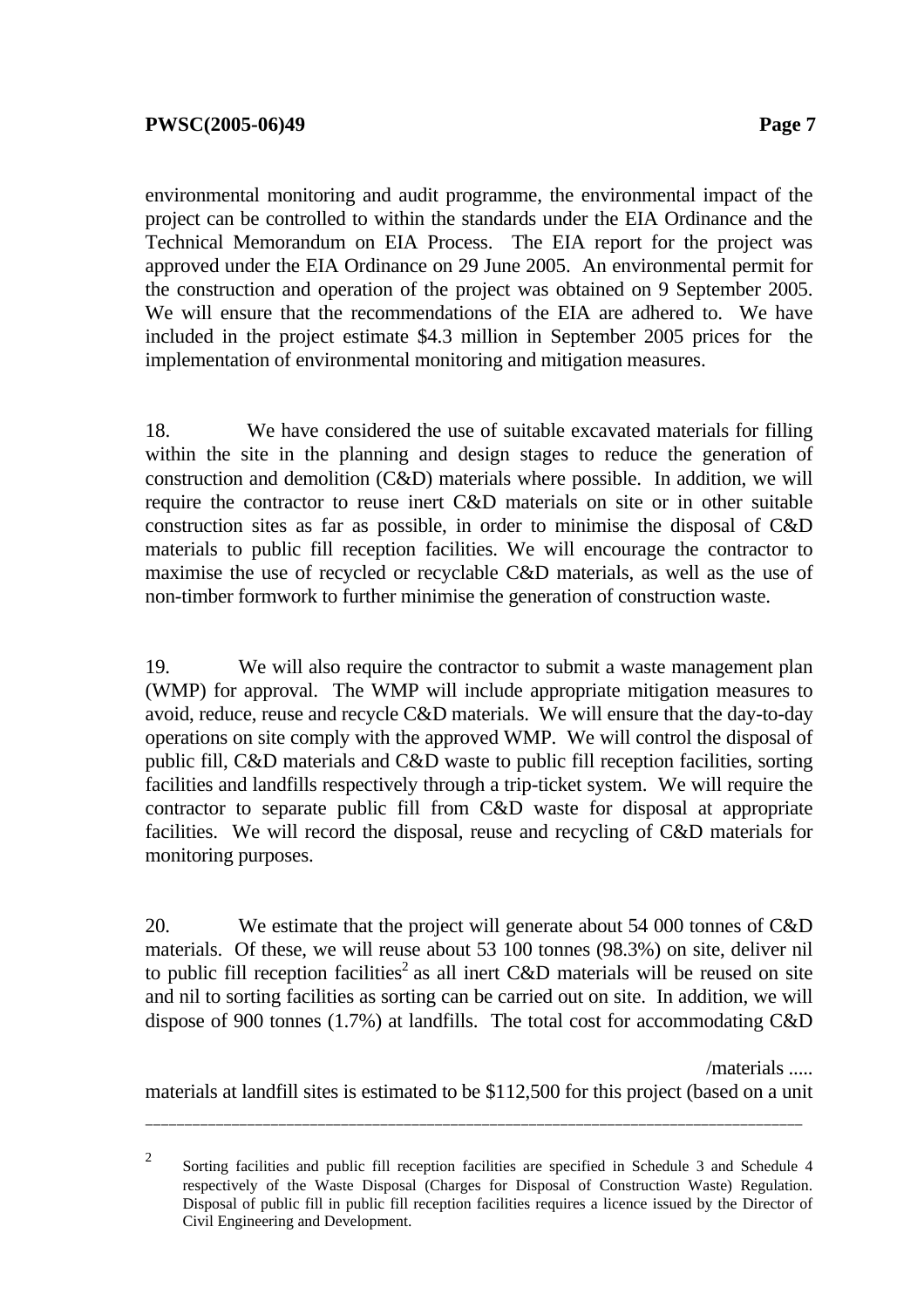cost of  $$125$ /tonne for disposal<sup>3</sup> at landfills).

## **LAND ACQUISITION**

21. The proposed EcoPark does not require land acquisition.

## **BACKGROUND INFORMATION**

22. The project was upgraded to Category B in November 2002.

23. In April 2005, we engaged consultants to undertake the detailed design for the project at a cost of \$4.8 million in MOD prices. We have charged this amount to block allocation **5101DX** "Environmental works, studies and investigations for items in Category D of the Public Works Programme".

24. The proposed works will involve removal of scrub and trees which have grown within the project area since it was formed. All trees to be removed are not important trees<sup>4</sup>. We will incorporate a planting and landscaping proposal as part of the project, including estimated quantities of about 540 trees and 135 000 shrubs.

25. We estimate that the proposed works will create about 200 jobs (160 for labourers and another 40 for professional/technical staff) during construction

/providing .....

providing a total employment of 4 800 man-months. About 750 permanent jobs

\_\_\_\_\_\_\_\_\_\_\_\_\_\_\_\_\_\_\_\_\_\_\_\_\_\_\_\_\_\_\_\_\_\_\_\_\_\_\_\_\_\_\_\_\_\_\_\_\_\_\_\_\_\_\_\_\_\_\_\_\_\_\_\_\_\_\_\_\_\_\_\_\_\_\_\_\_\_\_\_\_\_\_\_

<sup>4</sup> Important trees include trees on the Register of Old and Valuable Trees, and any other trees which meet one or more of the following criteria -

(a) trees over 100 years old;

- (b) trees of cultural, historical or memorable significance;
- (c) trees of precious or rare species;
- (d) trees of outstanding form; or
- (e) trees with trunk diameter exceeding one metre (measured at one metre above round level).

<sup>3</sup> This estimate has taken into account the cost for developing, operating and restoring the landfills after they are filled and the aftercare required. It does not include the land opportunity cost for existing landfill sites (which is estimated at  $\frac{90}{m^3}$ ), nor the cost to provide new landfills, (which is likely to be more expensive) when the existing ones are filled.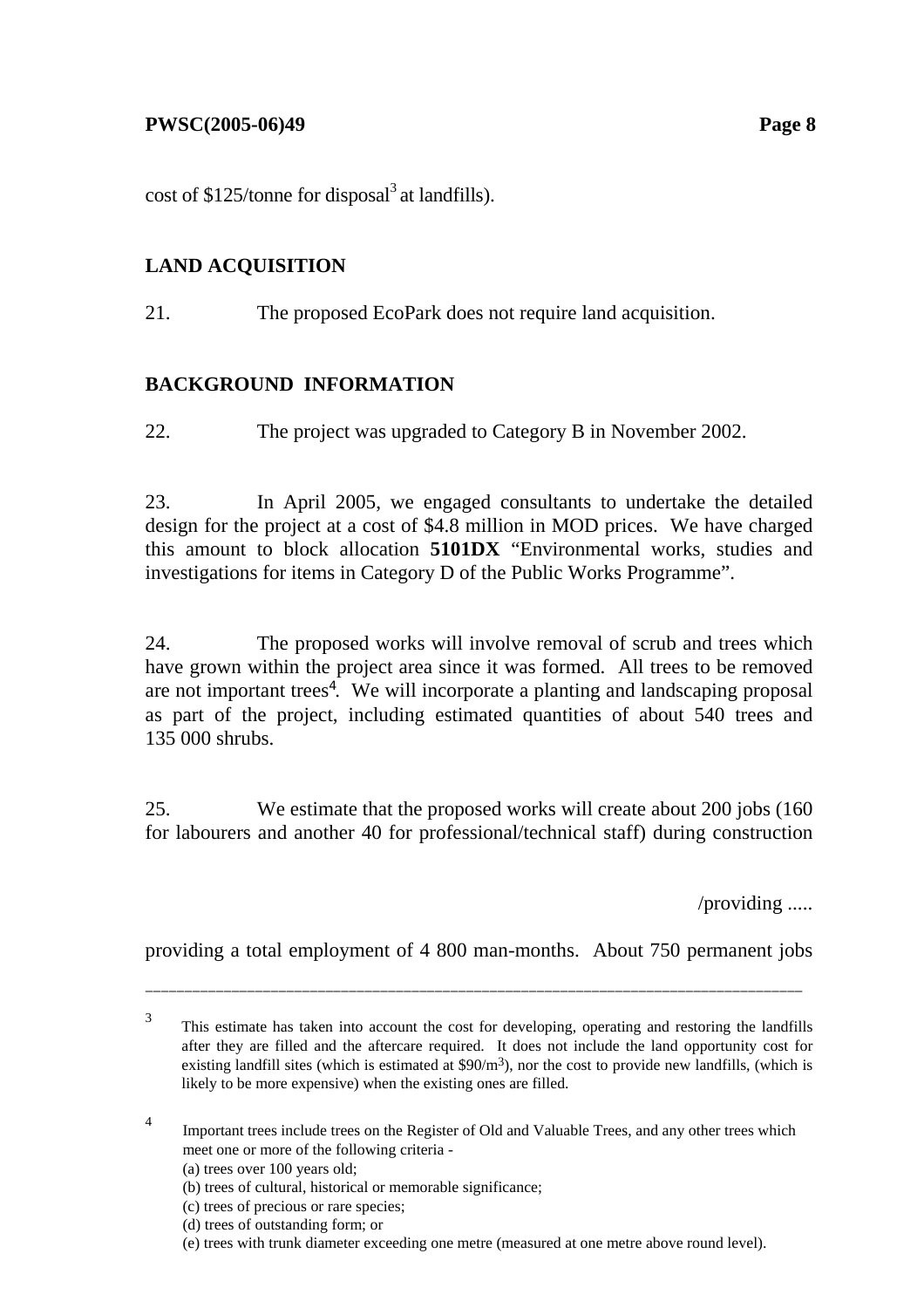(590 for labourers and another 160 for management/technical staff) would be created upon full commissioning.

--------------------------------------------------

Environment, Transport and Works Bureau February 2006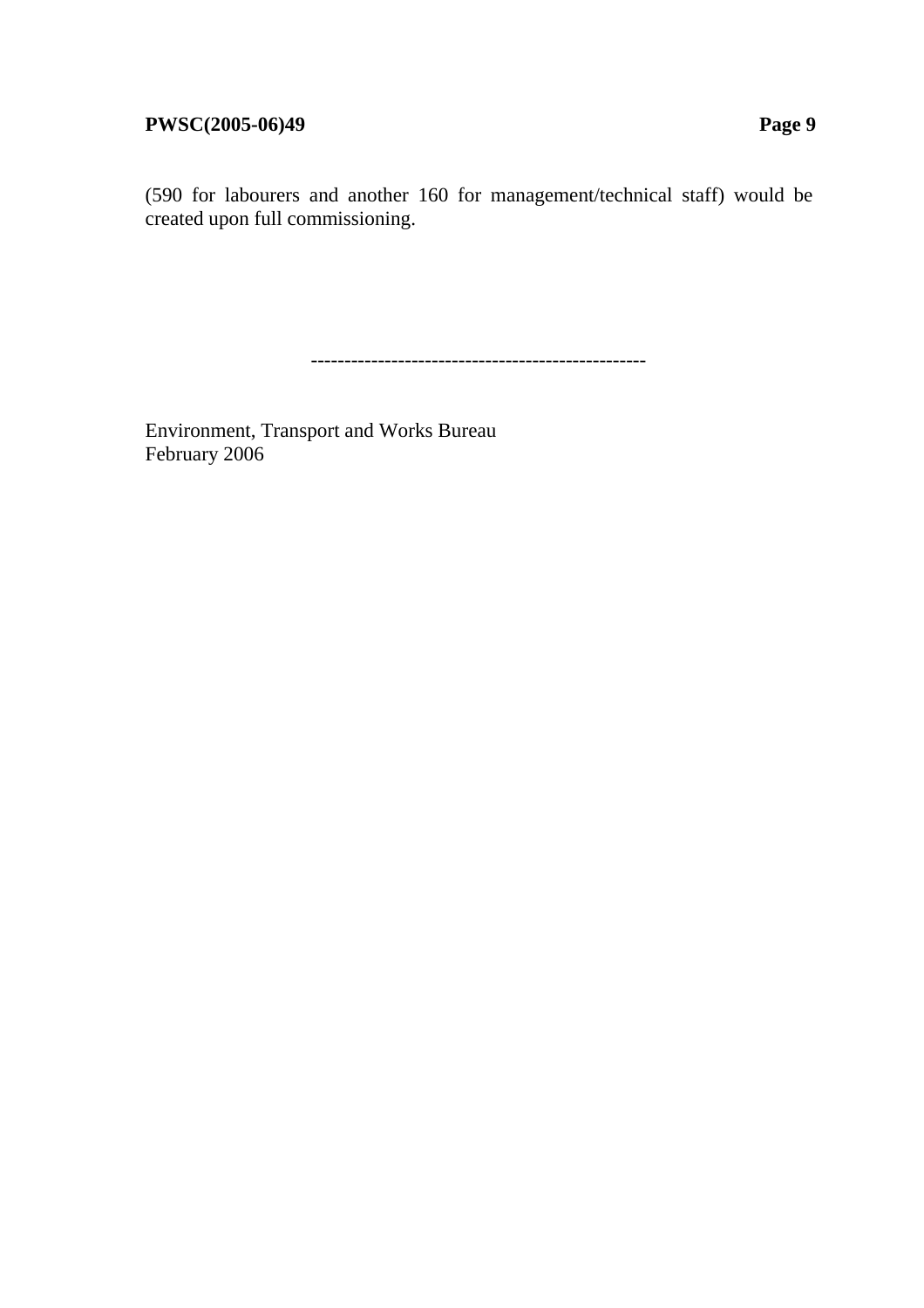## Location of the Proposed EcoPark in Tuen Mun Area 38 位於屯門 38 區建議中的環保園

画例

環保障 (第一期)

環保層 (第二期)

Key

# Enclosure 1 to PWSC(2005-06) 49 PWSC (2005-06) 49 附件 1

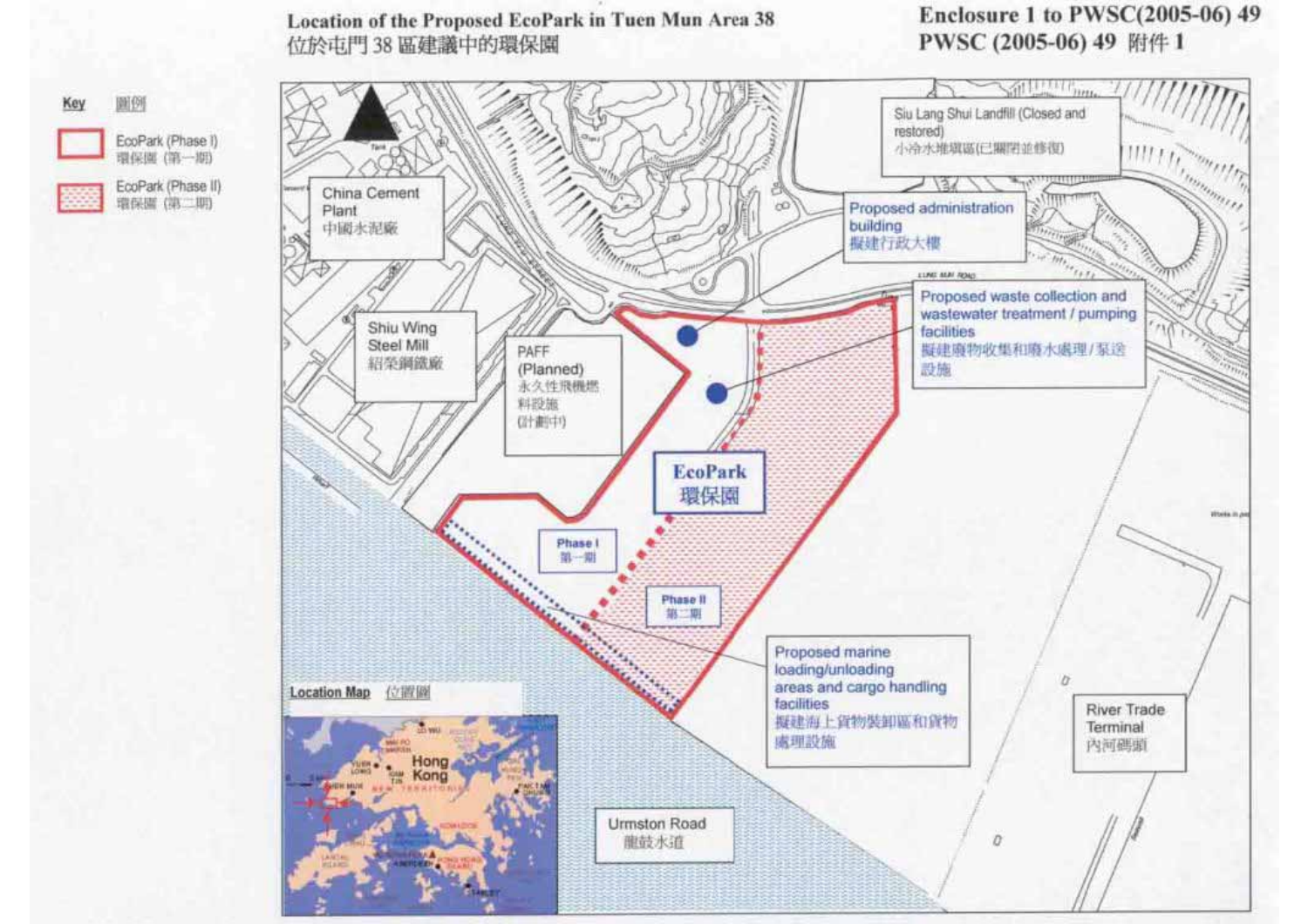# **703CL – Development of EcoPark in Tuen Mun Area 38**

## **Projected throughputs of some target locally generated recyclable wastes to be processed in EcoPark**

| <b>Material</b>        | <b>Estimated Waste</b><br><b>Generation in 2004</b><br>(tonnes per year) |                  | Projected<br><b>Throughput in</b><br><b>EcoPark</b> | Percentage |
|------------------------|--------------------------------------------------------------------------|------------------|-----------------------------------------------------|------------|
|                        | <b>Disposal</b><br>at landfills                                          | <b>Recovered</b> | (tonnes per<br>year)                                |            |
| <b>PET</b> bottles     | 49,400                                                                   |                  | 25,000                                              | 51%        |
|                        | 48,300                                                                   | 1,100            |                                                     |            |
| Rubber tyres           | 18,400                                                                   |                  | 15,000                                              | 82%        |
|                        | 13,500                                                                   | 4,900            |                                                     |            |
| Waste electrical and   | 55,700                                                                   |                  |                                                     |            |
| electronic equipment   |                                                                          |                  | 15,000                                              | 27%        |
| (WEEE)                 | 18,400                                                                   | 37,300           |                                                     |            |
| Expanded polystyrene   | 15,400                                                                   |                  | 3,500                                               | 23%        |
| (EPS) packaging        | 15,400                                                                   | Insignificant    |                                                     |            |
| Rechargeable batteries | 250                                                                      |                  | 100                                                 | 40%        |
|                        | 250                                                                      | Insignificant    |                                                     |            |